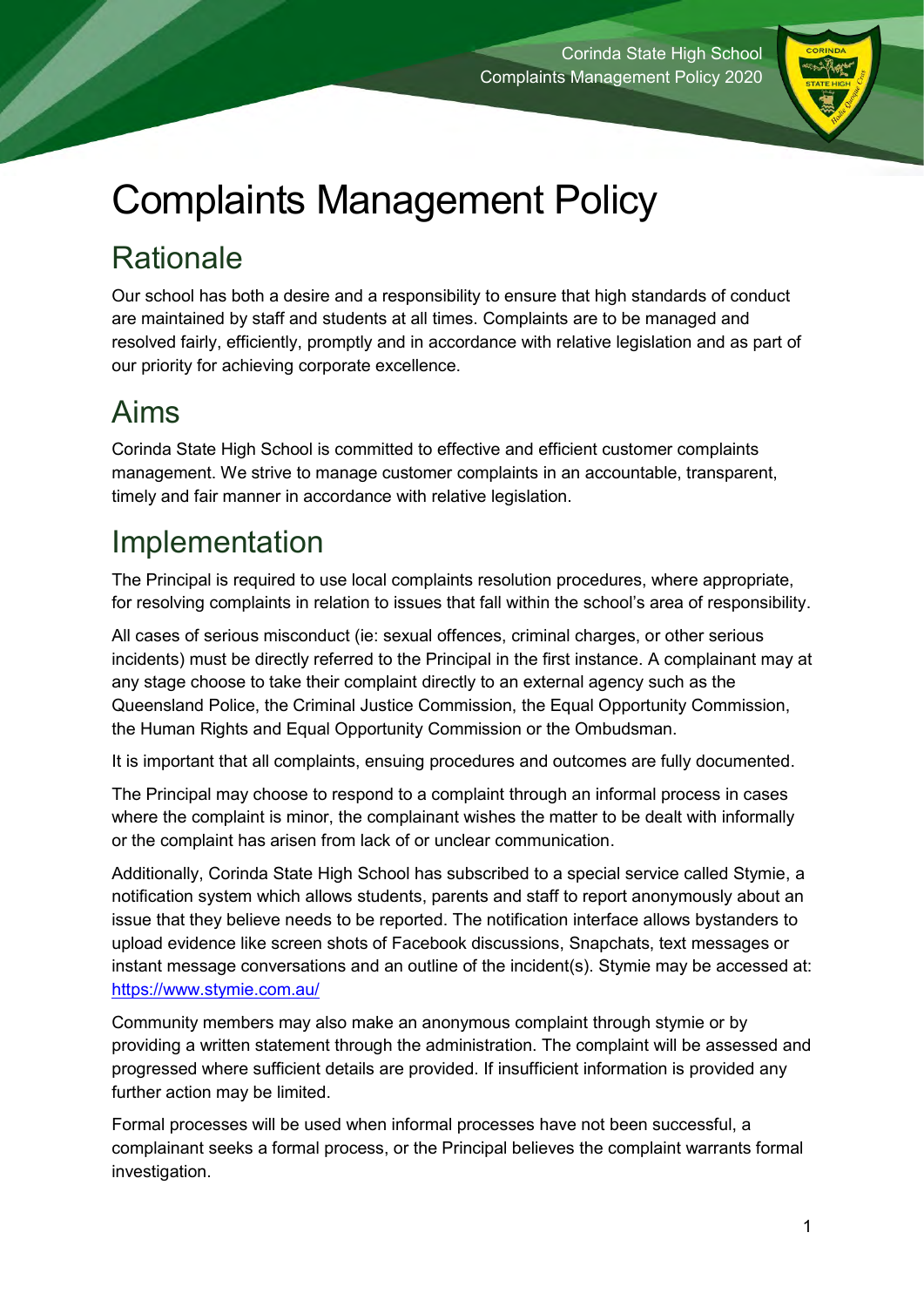

#### Process

#### How to make a complaint

We want to hear your concerns. We aim to provide a service that can be improved through your feedback.

You can raise an issue with any member of our staff. Contact the school to make an appointment to see the relevant person. Issues you think are serious should be raised with the administration. Our staff are encouraged to deal positively and sincerely with your concerns. They will listen. They will ask questions to make sure they understand. They may take notes to help in following up your concern. They will help you to take your complaint to the right place.

If you wish to bring a friend or if you want help or support, such as an interpreter, we will be happy to help. A full list of staff and their responsibilities is set out on the school website.

#### What can you expect

There are usually four phases in handling a complaint. In most cases these can all be worked through quickly in one process.

#### Phase 1 - Reception

Try to state your concern calmly, clearly and courteously. Being aggressive will not help resolve this issue.

The staff member:

- will listen to your concern and make sure they are understood
- will summarise the main points
- will usually explain the school policy or procedure on the issue.
- will work out an action plan with you: what he or she will do, what you should do, what your child should do and when you will talk again.
- may deal with the complaint themselves or refer it to another person. In many cases your concern should be resolved straight away.

#### Phase 2 - Deciding how to handle the matter

Some matters must not be handled in our school, because they are so serious. They must be referred to the Department of Education. In this phase the Principal assesses the matter and follows the Department of Education's processes for referral and/or further investigation.

#### Phase 3 - Finding out about the matter

In this phase the person handling the complaint will try to find out all about your concern, and will try to understand the context and causes.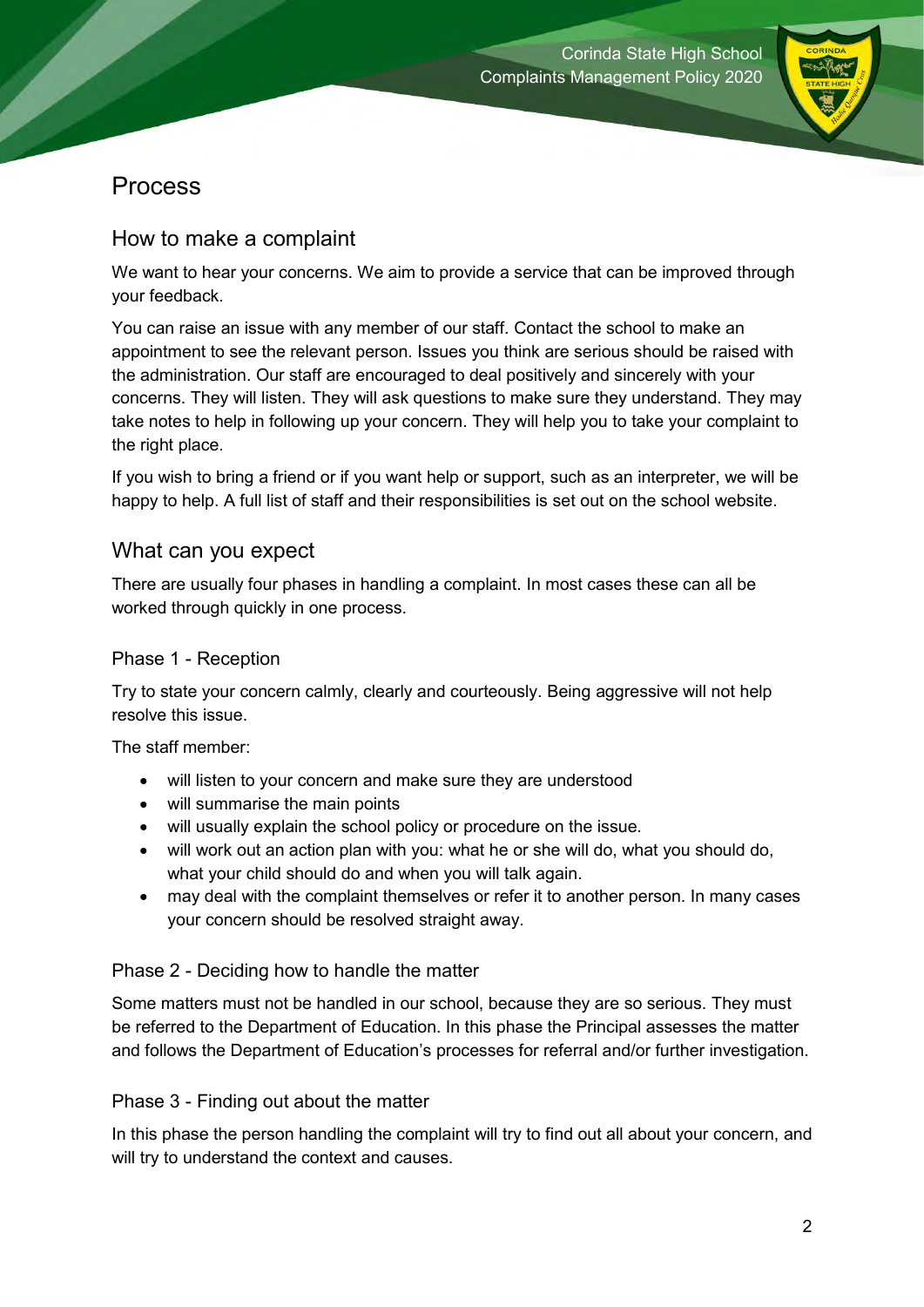

You should help by providing all the information you can. The person handling the complaint may need to talk to people to get a complete picture, and as they do this may begin to explore options to resolve the matter.

You can help by focusing on a positive resolution of the matter. Your information will be treated confidentially (but where the matter must be investigated by an external agency it will need to be passed on to it).

You need to be aware that the person who is being complained about usually has the right to be made aware of the complaint.

#### Phase 4 - Resolution

The person who is handling your complaint will use the facts that have been gathered to make a decision/recommendation that is fair to all.

They will work to put things right for you and would appreciate your help to do this.

### Our commitment

We are committed to dealing positively with your concern. It helps us to learn how we can do things better for you.

We will try to make sure that your complaint is resolved quickly. Sometimes a complex matter will take time. But we will always try to make sure you understand what we are doing and why.

If the person who has made the complaint is dissatisfied with the outcome or the way we handled their complaint, they can contact the [regional office](https://education.qld.gov.au/contact-us/state-schools-regional-contacts) to ask for an internal review. A *[Request for internal review form](http://ppr.det.qld.gov.au/corp/governance/Procedure%20Attachments/Customer%20complaints%20management/Request%20for%20internal%20review%20form.docx)* should be completed and the request should be submitted within 28 days.

There is also an external review option (for example, the Queensland Ombudsman or Queensland Human Rights Commission), which becomes available once the department's complaints process has been exhausted.

### Related Policies, Procedures and Guidelines

The following resources contain additional information:

- [Customer complaints management framework,](http://ppr.det.qld.gov.au/pif/policies/Documents/Customer-Complaints-Management-Framework.pdf) [policy](http://ppr.det.qld.gov.au/pif/policies/Documents/Customer-complaints-management-policy.pdf) and [procedure](http://ppr.det.qld.gov.au/corp/governance/Procedure%20Attachments/Customer%20complaints%20management/Customer-complaints-management.pdf)
- [Compliments, suggestions and customer complaints website](https://qed.qld.gov.au/contact/customer-compliments-complaints)
- [Making a customer complaint: Information for parents and carers.](http://ppr.det.qld.gov.au/corp/governance/Procedure%20Attachments/Customer%20complaints%20management/information-for-parents-and-carers.doc)